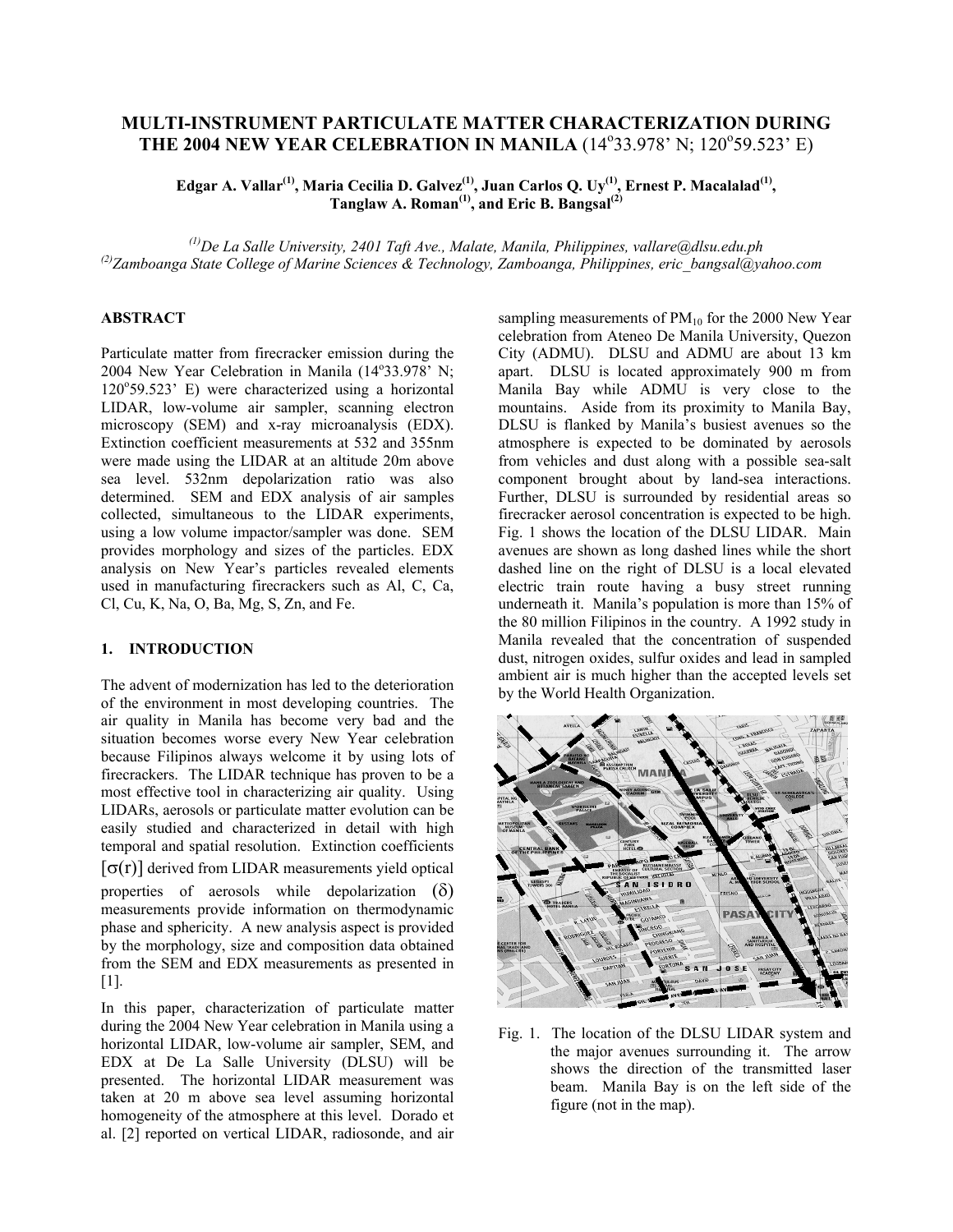#### **2. DLSU MIE LIDAR SYSTEM**

The DLSU scanning Mie LIDAR system is located at the STRC building (14°33.978' N; 120°59.523' E) and is about 20 meters above sea level. The LIDAR was oriented horizontally (12° East of South) for these experiments. The arrow in Fig. 1 indicates the direction of the transmitted laser beam. The 20 Hz prf Nd:YAG laser outputs at 532nm (160mJ) and 355nm (100mJ) were utilized. The backscattered signals were collected by a 200mm diameter, 800mm focal length Newtonian telescope and digitized by an 8-bit digital oscilloscope. LIDAR data up to 3km from DLSU was automatically acquired using a PC and processed using software developed by our group. Data was acquired every 40 seconds using an averaging of 512. Horizontal homogeneity of the atmosphere was assumed. The depolarization ratio  $(\delta)$  was computed as the slope of the parallel backscatter vs. perpendicular backscatter signals. The extinction coefficient  $[\sigma(r)]$  is retrieved using the slope method. Simultaneous measurements using a home-made low-volume air sampler were also performed.

#### **3. RESULTS AND DISCUSSION**

For the New Year observation, LIDAR measurements started Dec. 31, 2003 at 6:38 PM until 2:13 AM the following day Jan. 1, 2004. Background and noise signals were removed from each profile. To further minimize errors, the aerosol range for processing was determined from the range-squared corrected signal. The selected region was 350m to 1.5km from the LIDAR site. In our experiments, strong backscatter signals from firecracker explosions were expected since DLSU is surrounded by residential areas. Vehicular traffic from the avenues flanking the university was very light during the New Year celebrations especially as midnight approached. Fig. 2 shows the 532nm parallel backscatter signal for 11:48PM on Dec. 31, 2003. Figs. 3 and 4 shows the temporal variation of the 532nm and 355nm average extinction coefficient for the selected region, respectively. It can be seen from the two figures that σ started to increase around 10:00PM of Dec. 31 from an average value of  $0.6 \text{km}^{-1}$  for the 532nm and 0.7km<sup>-1</sup> for the 355nm. It reached a maximum value of  $3\pm0.05$ km<sup>-1</sup> for 532nm and  $2\pm0.07$ km<sup>-1</sup> for 355nm at 12 midnight. At this time, the whole area was completely covered with smoke from firecracker emission. Visibility was very low. The extinction coefficient started to decrease at around 12:30AM. However, the average value obtained was higher compared to values obtained before midnight. This is very evident in Fig. 4, in which an average of  $1 \text{km}^{-1}$  for  $\sigma$  was obtained. This is indicative that the

particulate matters from firecracker emission were still present several hours after midnight. The decrease after midnight can be partly explained by the fact that firecracker explosions decreased dramatically right after midnight.



Fig. 2. 532nm parallel backscatter signal at 11:48PM on Dec. 31, 2003 showing firecracker aerosols.



Fig. 3. Variation of 532nm extinction coefficient from 6:38PM, Dec. 31, 2003 to 2:13AM, Jan. 1, 2004.



Fig. 4. Variation of 355nm extinction coefficient from 6:38PM, Dec. 31, 2003 to 2:13AM, Jan. 1, 2004.

Fig. 5 gives the plot of the 532nm parallel backscatter signal against the 532nm perpendicular backscatter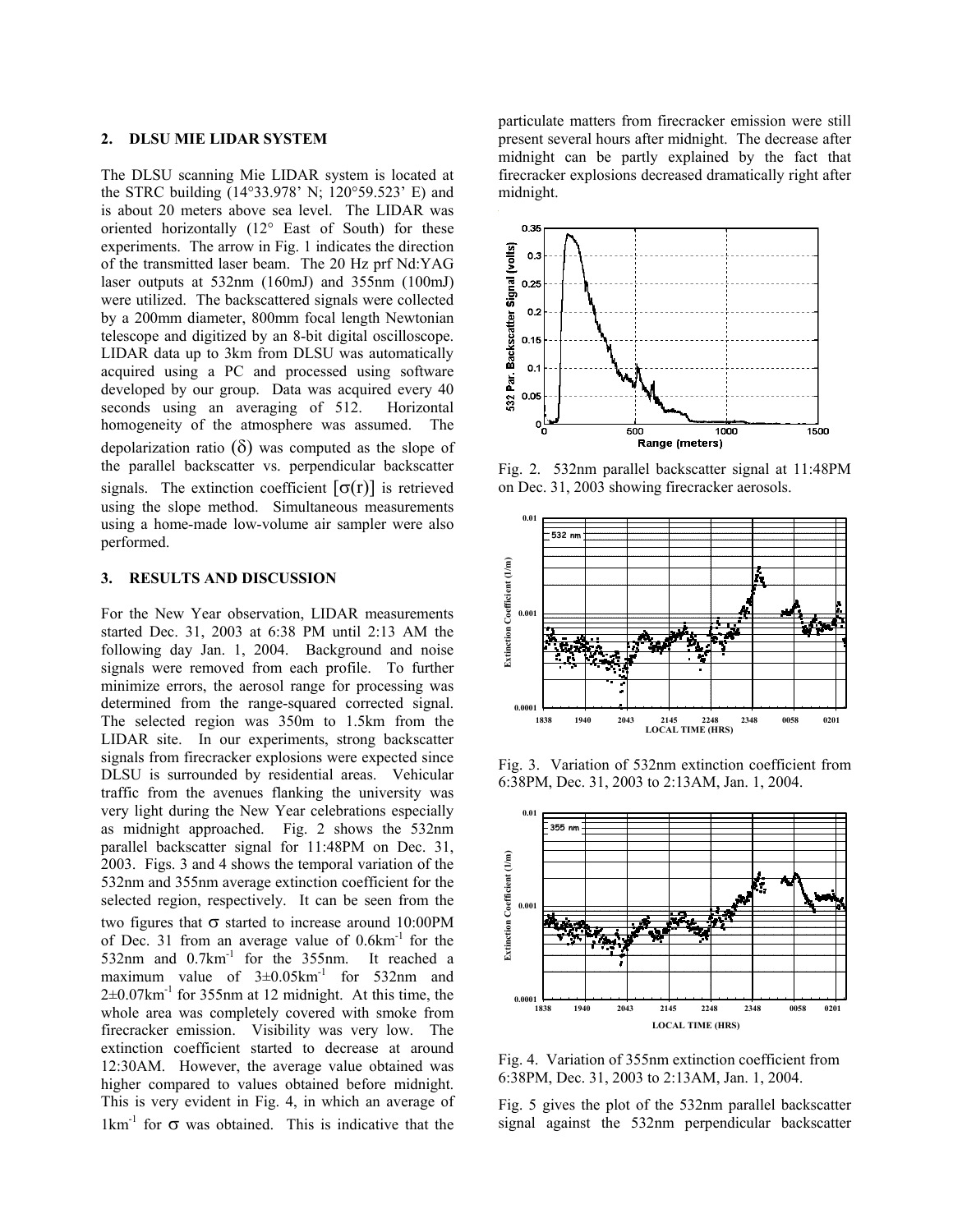signal for 11:48PM, Dec. 31, 2003 showing an average depolarization ratio of 14.5% for the processing range chosen. Numerous processing trials performed indicate that an error in the selection of the processing range results in a 10-20% change in the average  $\delta$  indicated here. The dispersion of the data around the slope also indicates that  $\delta$  can be taken as constant for the processing region.



Fig. 5. Plot of the 532nm parallel backscatter signal against the 532nm perpendicular backscatter signal at 11:48PM on Dec. 31, 2003.

The temporal evolution of  $\delta$  from 6:38PM, Dec. 31, 2003 to 2:13AM, Jan. 1, 2004 is plotted in Fig. 6. The increase in the average  $\delta$  as midnight approaches is due to the fireworks used during the New Year's Eve celebration. Filipinos welcome each New Year this way and the series of firecracker explosions become more intense as midnight approaches. Further, very few cars are on the road during these times.



Fig. 6. Variation of the 532nm average  $\delta$  from 6:38PM, Dec. 31, 2003 to 2:13AM, Jan. 1, 2004.

Simultaneous with the LIDAR experiments, air samples were collected every hour using an aluminum, low-cost, low-volume impactor/sampler with nozzle diameter of 0.4 mm. Air particles were collected continuously for three minutes at a flow rate of 1liter per minute and an

average vacuum pump pressure of 4cm Hg. Average ambient temperature on the evening of Dec. 31, 2003 was  $26.3^{\circ}$ C while the relative humidity was 59.4%. EDX analysis of particles collected during the 2004 New Year celebration showed traces of aluminum(Al),  $carbon(C)$ ,  $calcium(Ca)$ ,  $chlorine(Cl)$ ,  $copper(Cu)$ , potassium (K), sodium(Na), oxygen(O), barium(Ba),  $Magnesium(Mg), \quad sulfur(S), \quad zinc(Zn), \quad iron(Fe),$ silicon(Si), gold(Au), nickel(Ni), and niobium(Nb). All of these elements are used in the manufacturing of fireworks except for the last four. Si may be from the soil, Au is from the gold coating for good SEM resolution, Ni and Nb were from the mesh that was used as the substrate. Fig. 7 shows the EDX spectra of a particle having 0.75µm diameter.



Fig. 7. EDX spectra of a particle having 0.75µm diameter collected on Dec. 31, 2003.

The carbon content found on the particle may also be attributed to vehicular emission since the sampling site is surrounded by main thoroughfares although very few cars are expected to be on the road close to midnight of Dec. 31.

## **4. CONCLUSION**

A characterization of firecracker aerosols/particles during the 2004 New Year celebration in Manila has been presented. The particles were characterized using a combined horizontal LIDAR measurement, lowvolume air sampling, scanning electron microscopy (SEM), and x-ray microanalysis (EDX). Horizontal LIDAR measurements provided the temporal variation from 350m to 1.5km away from the LIDAR site of the average extinction coefficient and average depolarization ratio for particles present at an altitude of about 20m above sea level assuming horizontal homogeneity of the atmosphere at this level. LIDAR measurements also revealed that these firecracker aerosols stayed in the atmosphere for several hours after